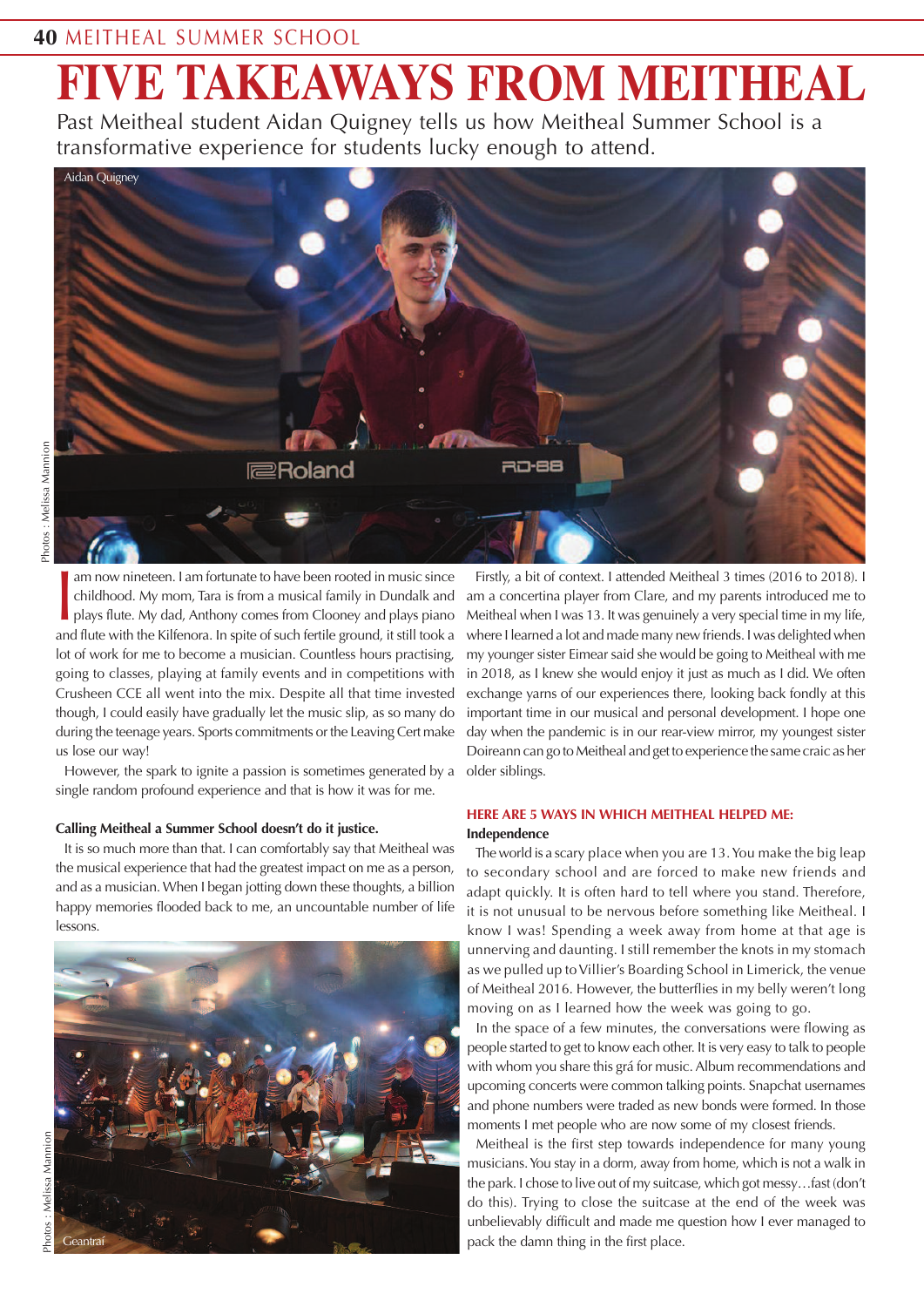



Living with others is also a challenge. Between late-evening (or early morning) chatters, and ear-drum-bursting snorers, a good night's sleep is not always guaranteed. However, soon I got used to these noises (noise-cancelling headphones are your friend!), and I learned the proper etiquette for sharing a room with others.

Meitheal had such an effect on my musical independence. With

## **Friendship**

Having a hundred or so young people who all share the same passion under one roof is bound to foster friendship, and it does. I am still in daily contact with people who I went to Meitheal with almost 4 years ago. It must sound crazy to say that you could make so many lifelong friends in the space of a week, but somehow, it's true.

To see the effect Meitheal has on friendships you need not look further than the group "Geantraí" that I was a member of. We all met at Meitheal in 2016. It wasn't long after Meitheal had ended that Eoin Turner contacted me about starting a group to compete at Siansa Gael-Linn and I was delighted to accept. To get to spend more time with these people with whom I shared this unique bond was an offer that I couldn't refuse. Unfortunately, due to the Covid-19 pandemic, the Siansa final was called off, but getting to play and rehearse with that fine bunch of lads and lassies that I met at Meitheal softened the blow.

At the Fleadh, or Ennis Trad Fest, or any other music festival for that matter, you really see the effect of having made such a large network of friends when it comes to finding sessions. I would hazard a guess that the majority of sessions that I have gone to over the past 4 or 5 years have had at least one person that I knew from Meitheal at them.

The craic we had in Meitheal is something that I will never forget. The "Anything Goes" nights were always a highlight, where "bodhrán-battles", storytelling and broom dancing filled the place with glee. The memories I have of those times in the orchestra with the eccentric SimonThoumire and at the trad disco will forever live rent-free in my memory. It was genuinely one of the best times in my life. I wouldn't trade those memories for the world.

# "Meitheal was the musical experience that had the greatest impact on me as a person, and as a musician"

classes and workshops that encourage creativity and thinking outside the box, you begin to feel as though your voice matters. No other music festival gives young musicians a chance to explore their musicality quite like Meitheal.When I went home, I began writing my own tunes using some of the techniques that we talked about in the composition class. If I hadn't been there, I may never have gone on to write a single tune.

At Meitheal you are responsible for being in the right room at the right time for your classes. I remember a few instances where I was late for orchestra practice, after walking all the way to the other side of the campus by accident and then tried to trickle into the correct practice room unnoticed.Although the staff are very helpful, you aren't coddled by any means, which is very important for young teenagers.You have to get up on time in the morning, get to the showers early (and hope the fire drill doesn't happen mid-shower) and be on time for all of your meals. Now that I am in College, I appreciate the advantage of such experience at a young age.

| 09:00 | 10:00     |   | 12:00<br>11:00           | 13:00 | 14:00                      | 15:00        |              | 16:00                                    | 17:00         | 18:00  | 19:00                  |              | 20:00                                                                  |             | 21:00            | 22:00             |          |
|-------|-----------|---|--------------------------|-------|----------------------------|--------------|--------------|------------------------------------------|---------------|--------|------------------------|--------------|------------------------------------------------------------------------|-------------|------------------|-------------------|----------|
| Intro | Orchestra | 쁮 | Arrangement              | Lunch | Masterclass                | Workshop     | <b>Break</b> | <b>Masterclass</b>                       | Dinner        |        | Composition            | Break        | Meet the<br><b>utors</b>                                               |             | Solo Heats       | <b>Table Quiz</b> |          |
| S     | Orchestra |   | <b>BreaklArrangement</b> | Lunch | <b>Masterclass</b>         | Workshop     | Break        | <b>Masterclass</b>                       | Dinner        |        | Composition            | <b>Teak</b>  | Orchestra                                                              | <b>Hrea</b> | Solo Final       |                   |          |
| g     | Orchestra |   | <b>Break Arrangement</b> | Lonch | <b>Masterdass</b>          | Cell         | 맞은           | <b>Masterclass</b>                       | <b>Dinner</b> |        | Composition            | <b>Break</b> | Arrangement @<br>g<br>V<br>Recital                                     |             | Group<br>Contest | Anything<br>Goes  |          |
| Ś     | Orchestra |   | <b>Break Arrangement</b> | Lunch | Masterciase of Composition |              | gig          | <b>Masterclass</b>                       | Dinner        |        | composition<br>recital | <b>Break</b> | Masterclass $\begin{bmatrix} \omega \\ \vdots \\ \omega \end{bmatrix}$ |             |                  | <b>Trad Disco</b> | <b>B</b> |
| ś     | Orchestra |   | Pack Arrangement         | Lunch | Trans<br><b>B</b> Rehearse | A Soundcheck | Trees.       | A Rehearse<br>Travel B Soundcheck Travel | Dinner        | Travel | Orchestra<br>Soundchek |              |                                                                        |             | Finale concert   |                   |          |

#### **Ensemble playing**

Meitheal is a great place for people to explore the dynamic world of traditional ensemble music. In the orchestra, the entire summer school comes together to play a suite that has been written by a famous musician. Over the years we had different composers with different styles who composed completely contrasting suites of music.The orchestra taught me so much about playing with a large group. You have to be prepared, especially if you aren't so good at reading sheet music. I can still remember being quite nervous during my first year, so I wrote the ABC notes under the staff. You have to always be listening to the other lines and watching the conductor to make sure you keep time (counterpoint melodies and other quirky ideas make staying in time a bit of a hassle sometimes). You have to play at the correct volume not to drown out other lines. It's no easy task, but it teaches you a lot (it teaches some the art of "faking it until you make it"). The finished product always exceeds your initial expectations and looking back on YouTube clips of past orchestras leaves me wondering how we ever managed to do so much in such little time.

The Finale concert was always amazing fun. The concert was divided into 3 sections; the groups, the tutors and the orchestra. I remember the backstage banter that we would have, all the while making sure not to raise the volume level so loud as to attract the attention of the amazing Ernestine Healy doing her best to keep us rascals quiet.The tutors always gave such amazing performances at the concert, making it difficult for the orchestra which was supposed to be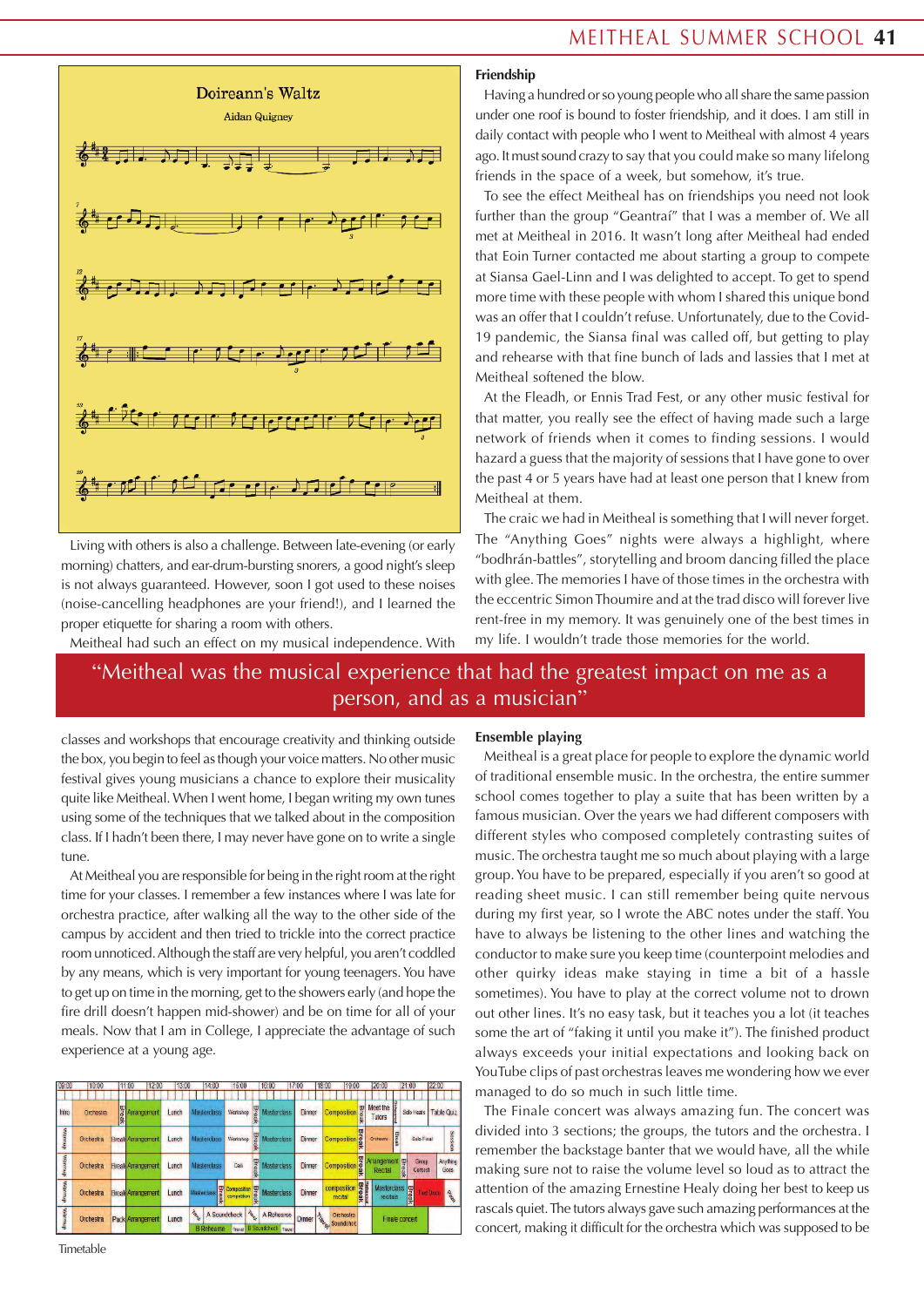## **42** MEITHEAL SUMMER SCHOOL



the showstopper! Lining up backstage and filled with nerves, we would all get into our identical Meitheal t-shirts.The performance was always a little terrifying (knowing that if you missed a cue, the world and their mother would see and hear). However, it invariably went swimmingly, and we were always intoxicated by the applause at the end of the show. What a sound to end the week on!

As for the Arrangement Groups, at the start of the week, all the musicians were divided into a number of small groups (roughly 7-10 members). It was a very daunting process because usually, you wound up with complete strangers. This meant getting to know people fast. We had to figure out what instruments people played and what were people's strengths and weaknesses in order to come up with a complex 4-minute arrangement. By the end of the week, it was always so interesting to see what people had managed to do. This process of pressured creativity where you are working to a deadline is such a buzz, and the arrangement groups were always great craic with plenty of musical disagreement. It taught me a lot about the art of compromise!

I developed so much overthe three years.The clearest example of this was a growing assertiveness. In 2016, I was shy and nervous, and surrounded by musicians far older than myself, however by 2018, I was more confident andwasfar more involved in the creative process. I can definitely thank Meitheal at least in part for my confidence in ensemble settings.

#### **Confidence**

We all know of the issues with young people's mental health in this country. I think a lot of this could be due to feelings of inadequacy as teenagers. Confidence is not something that can be taught in a book,



TED talk or YouTube video; it's something that you gain by immersing yourself in new and challenging situations.

Meitheal gives you a lot of confidence in your ability to be creative. There is no other environment where young musicians are so free to discover their creativity. In the arrangement and composition classes, there is no such thing as a bad idea, and this gives everyone the confidence to speak up.Young people are encouraged to be outspoken and brave. The number of current touring groups that met for the first time at Meitheal is a testament to this fostering of creative thinking.

I personally struggled with my own self-confidence in the past.There were times in my life where I questioned whether music was for me. I was often left feeling quite dejected, especially after competitions that didn't go my way. Until my first year under-18, I had never been placed in a Clare Fleadh, the concertina competition being a fiercely competitive environment. In fact, the only place where I ever won any awards was at Meitheal, which at the time meant so much to me. I believe myAll-Ireland concertina Fleadh win in 2018 is due at least in part to the confidence that Meitheal gave me. I can't help but feel that it is not entirely coincidental that the year that I was awarded a half scholarship and a week's tuition at the UL World Academy of Music was the same year that I won theAll-Ireland. It is all about confidence.

Meitheal gives you confidence in your musical ability. However, this newfound confidence is not something that is confined only to music. I found benefit in other aspects of my life. For example, in school, I was more likely to speak up in class. In social circles, I was more outspoken and this led to better relationships with my friends. When you are mixing with your musical idols, it has that effect. It sounds absurd that one week a year could have such an impact but this is the reality. I know loads of people who arrived at Meitheal as timid teenagers and left ready to face the world. I am one of them.

#### **Solo musicianship**

With the orchestra and arrangement groups, you would be forgiven for assuming that Meitheal is a place where you work only on your ensemble music skills, however, this is not the case. There is equal weight put on development as a solo player. There are masterclasses with accomplished musicians. I found it refreshing to be introduced to so many new styles over the years. Meitheal has had some of the most amazing musicians as tutors. I, as a concertina player, was lucky enough to be taught by the likes of Sinéad Mulqueen, Paul Clesham and Mohsen Amini.. I would love to go to Meitheal one day as a tutor, as the people that tutored me had such a big impact on my musicality, and I would love to pass this on. Not only did I learn new tunes, but I